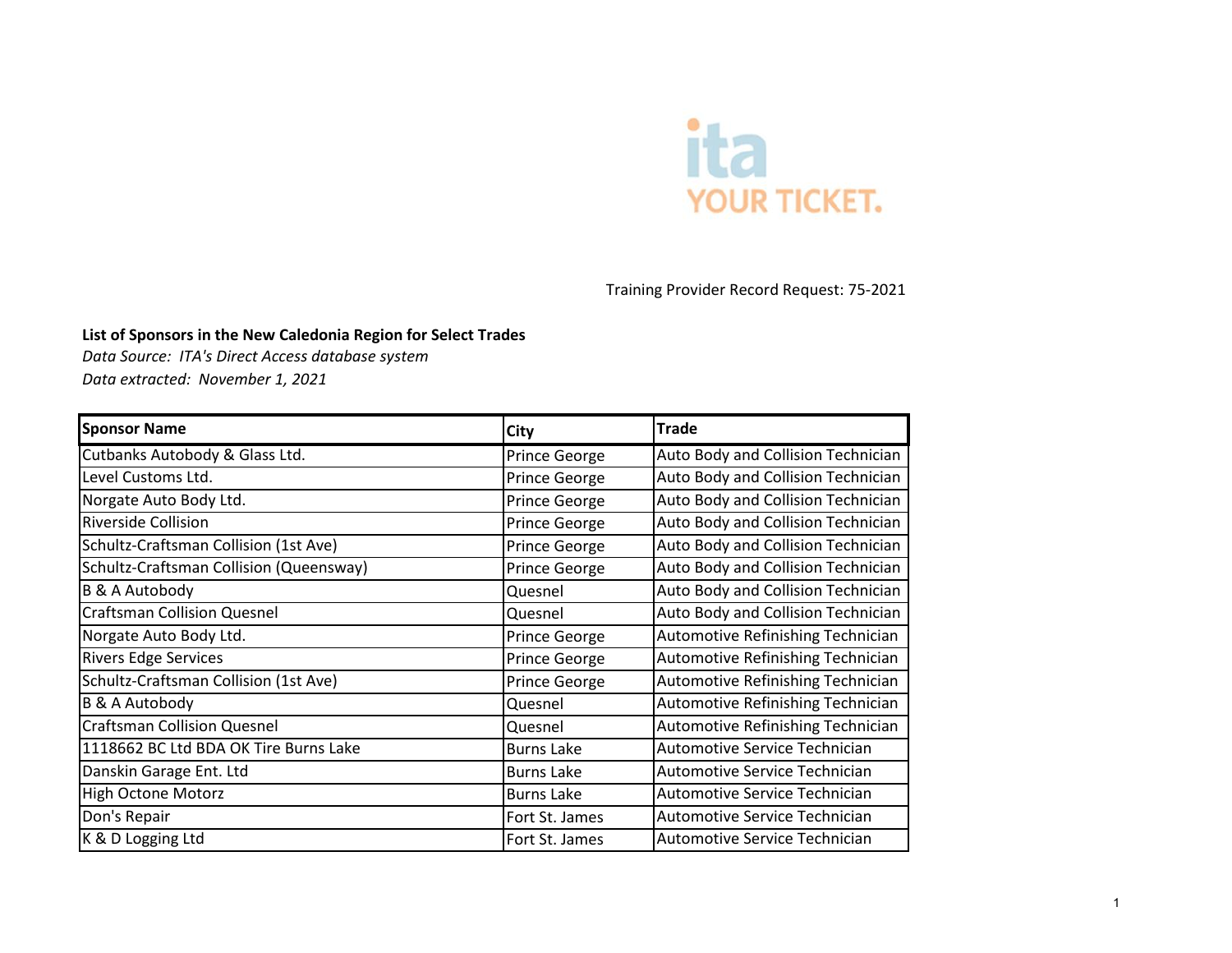| <b>Sponsor Name</b>                    | <b>City</b>   | Trade                         |
|----------------------------------------|---------------|-------------------------------|
| Mcbride Kal Tire/Jnr Auto Service Ltd. | Mcbride       | Automotive Service Technician |
| 596246 Bc Ltd Dba Gears Plus           | Prince George | Automotive Service Technician |
| 5th & Carney Subaru                    | Prince George | Automotive Service Technician |
| <b>A&amp;A Diesel Performance</b>      | Prince George | Automotive Service Technician |
| <b>B&amp;F Autoservice</b>             | Prince George | Automotive Service Technician |
| Benchmark Automotive Services Inc.     | Prince George | Automotive Service Technician |
| <b>BST Performance Automotive</b>      | Prince George | Automotive Service Technician |
| Cartwright's Wrench                    | Prince George | Automotive Service Technician |
| D-Line Auto & Tire Ltd.                | Prince George | Automotive Service Technician |
| Fort George Alignment                  | Prince George | Automotive Service Technician |
| Grizzly North Auto Shop Ltd            | Prince George | Automotive Service Technician |
| <b>Gustafson's Kia North</b>           | Prince George | Automotive Service Technician |
| <b>Interior Offroad</b>                | Prince George | Automotive Service Technician |
| Mr Quick Lube & Oil                    | Prince George | Automotive Service Technician |
| NLFD Auto Ltd. dba Prince George Ford  | Prince George | Automotive Service Technician |
| Northland Chrysler Jeep Dodge          | Prince George | Automotive Service Technician |
| Northland Hyundai                      | Prince George | Automotive Service Technician |
| <b>Northland Nissan</b>                | Prince George | Automotive Service Technician |
| Pg Dynamic Tune Up & Auto Repairs      | Prince George | Automotive Service Technician |
| Prince George Toyota                   | Prince George | Automotive Service Technician |
| <b>Rivers Edge Services</b>            | Prince George | Automotive Service Technician |
| Selen Anita Securities Inc.            | Prince George | Automotive Service Technician |
| <b>Spectrum Resources Group</b>        | Prince George | Automotive Service Technician |
| Wood Wheaton Chev-Olds-Cadillac        | Prince George | Automotive Service Technician |
| Wood Wheaton Honda                     | Prince George | Automotive Service Technician |
| 1 Minute Muffler Ltd.                  | Quesnel       | Automotive Service Technician |
| Ben & Sons Contracting                 | Quesnel       | Automotive Service Technician |
| C.F. Industries Inc.                   | Quesnel       | Automotive Service Technician |
| Cariboo Ford Ltd                       | Quesnel       | Automotive Service Technician |
| Downtown Tire & Auto                   | Quesnel       | Automotive Service Technician |
| <b>Fountain Tire</b>                   | Quesnel       | Automotive Service Technician |
| Quesnel Diesel & Auto Repair           | Quesnel       | Automotive Service Technician |
| Quesnel Toyota                         | Quesnel       | Automotive Service Technician |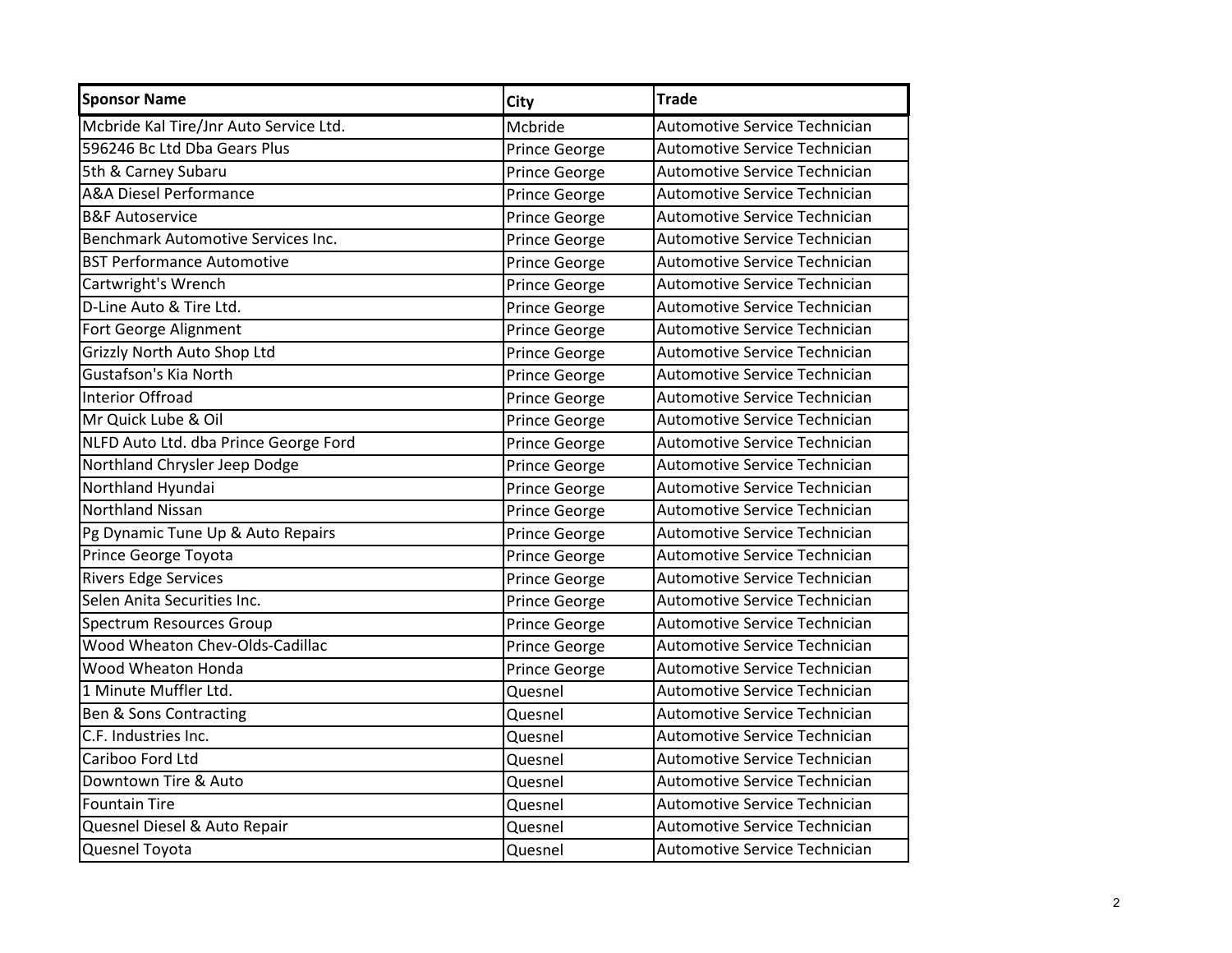| Regency Chrysler<br>Quesnel<br><b>Monashee Motors</b><br>Valemount<br><b>Westech Diesel Ltd</b><br>Vanderhoof<br>Westline Ford Ltd.<br>Vanderhoof<br>0838152 BC LTD dba Big Dog Construction<br><b>Burns Lake</b><br><b>Dado Construction Ltd</b><br>Fort St. James<br><b>Ouellette Bros. Construction Ltd.</b><br>Fort St. James<br>Dasch Construction Ltd.<br>Mackenzie<br>0864482 BC Ltd dba Cantilever Construction<br>Prince George<br><b>Alexander Trudel Homes and Electrical</b><br>Prince George<br>Belfor Canada (Inc)<br>Prince George<br><b>Belledune Homes Ltd</b><br>Prince George<br><b>Bid Group Construction Ltd.</b><br>Prince George<br>Bowden Industries Inc<br>Prince George<br><b>Brado Contracting LTD</b><br>Prince George<br><b>Bragg Construction</b><br>Prince George<br><b>Buckby Property Services Ltd</b><br>Prince George<br>C. Wilkin General Const.<br>Prince George<br>C.I.F. Construction Ltd.<br>Prince George<br>CMAW Local 1998<br>Prince George<br><b>Copper Falls Custom Homes</b><br>Prince George<br><b>Crimson Projects</b><br>Prince George<br>Datoff Bros. Construction Ltd.<br>Prince George<br><b>Dean Wood Construction</b><br>Prince George<br>Prince George<br>Deck Dynasty | <b>Automotive Service Technician</b><br>Automotive Service Technician<br>Automotive Service Technician<br>Automotive Service Technician<br>Carpenter<br>Carpenter<br>Carpenter<br>Carpenter<br>Carpenter<br>Carpenter<br>Carpenter<br>Carpenter<br>Carpenter<br>Carpenter<br>Carpenter |
|-------------------------------------------------------------------------------------------------------------------------------------------------------------------------------------------------------------------------------------------------------------------------------------------------------------------------------------------------------------------------------------------------------------------------------------------------------------------------------------------------------------------------------------------------------------------------------------------------------------------------------------------------------------------------------------------------------------------------------------------------------------------------------------------------------------------------------------------------------------------------------------------------------------------------------------------------------------------------------------------------------------------------------------------------------------------------------------------------------------------------------------------------------------------------------------------------------------------------------|----------------------------------------------------------------------------------------------------------------------------------------------------------------------------------------------------------------------------------------------------------------------------------------|
|                                                                                                                                                                                                                                                                                                                                                                                                                                                                                                                                                                                                                                                                                                                                                                                                                                                                                                                                                                                                                                                                                                                                                                                                                               |                                                                                                                                                                                                                                                                                        |
|                                                                                                                                                                                                                                                                                                                                                                                                                                                                                                                                                                                                                                                                                                                                                                                                                                                                                                                                                                                                                                                                                                                                                                                                                               |                                                                                                                                                                                                                                                                                        |
|                                                                                                                                                                                                                                                                                                                                                                                                                                                                                                                                                                                                                                                                                                                                                                                                                                                                                                                                                                                                                                                                                                                                                                                                                               |                                                                                                                                                                                                                                                                                        |
|                                                                                                                                                                                                                                                                                                                                                                                                                                                                                                                                                                                                                                                                                                                                                                                                                                                                                                                                                                                                                                                                                                                                                                                                                               |                                                                                                                                                                                                                                                                                        |
|                                                                                                                                                                                                                                                                                                                                                                                                                                                                                                                                                                                                                                                                                                                                                                                                                                                                                                                                                                                                                                                                                                                                                                                                                               |                                                                                                                                                                                                                                                                                        |
|                                                                                                                                                                                                                                                                                                                                                                                                                                                                                                                                                                                                                                                                                                                                                                                                                                                                                                                                                                                                                                                                                                                                                                                                                               |                                                                                                                                                                                                                                                                                        |
|                                                                                                                                                                                                                                                                                                                                                                                                                                                                                                                                                                                                                                                                                                                                                                                                                                                                                                                                                                                                                                                                                                                                                                                                                               |                                                                                                                                                                                                                                                                                        |
|                                                                                                                                                                                                                                                                                                                                                                                                                                                                                                                                                                                                                                                                                                                                                                                                                                                                                                                                                                                                                                                                                                                                                                                                                               |                                                                                                                                                                                                                                                                                        |
|                                                                                                                                                                                                                                                                                                                                                                                                                                                                                                                                                                                                                                                                                                                                                                                                                                                                                                                                                                                                                                                                                                                                                                                                                               |                                                                                                                                                                                                                                                                                        |
|                                                                                                                                                                                                                                                                                                                                                                                                                                                                                                                                                                                                                                                                                                                                                                                                                                                                                                                                                                                                                                                                                                                                                                                                                               |                                                                                                                                                                                                                                                                                        |
|                                                                                                                                                                                                                                                                                                                                                                                                                                                                                                                                                                                                                                                                                                                                                                                                                                                                                                                                                                                                                                                                                                                                                                                                                               |                                                                                                                                                                                                                                                                                        |
|                                                                                                                                                                                                                                                                                                                                                                                                                                                                                                                                                                                                                                                                                                                                                                                                                                                                                                                                                                                                                                                                                                                                                                                                                               |                                                                                                                                                                                                                                                                                        |
|                                                                                                                                                                                                                                                                                                                                                                                                                                                                                                                                                                                                                                                                                                                                                                                                                                                                                                                                                                                                                                                                                                                                                                                                                               |                                                                                                                                                                                                                                                                                        |
|                                                                                                                                                                                                                                                                                                                                                                                                                                                                                                                                                                                                                                                                                                                                                                                                                                                                                                                                                                                                                                                                                                                                                                                                                               |                                                                                                                                                                                                                                                                                        |
|                                                                                                                                                                                                                                                                                                                                                                                                                                                                                                                                                                                                                                                                                                                                                                                                                                                                                                                                                                                                                                                                                                                                                                                                                               |                                                                                                                                                                                                                                                                                        |
|                                                                                                                                                                                                                                                                                                                                                                                                                                                                                                                                                                                                                                                                                                                                                                                                                                                                                                                                                                                                                                                                                                                                                                                                                               | Carpenter                                                                                                                                                                                                                                                                              |
|                                                                                                                                                                                                                                                                                                                                                                                                                                                                                                                                                                                                                                                                                                                                                                                                                                                                                                                                                                                                                                                                                                                                                                                                                               | Carpenter                                                                                                                                                                                                                                                                              |
|                                                                                                                                                                                                                                                                                                                                                                                                                                                                                                                                                                                                                                                                                                                                                                                                                                                                                                                                                                                                                                                                                                                                                                                                                               | Carpenter                                                                                                                                                                                                                                                                              |
|                                                                                                                                                                                                                                                                                                                                                                                                                                                                                                                                                                                                                                                                                                                                                                                                                                                                                                                                                                                                                                                                                                                                                                                                                               | Carpenter                                                                                                                                                                                                                                                                              |
|                                                                                                                                                                                                                                                                                                                                                                                                                                                                                                                                                                                                                                                                                                                                                                                                                                                                                                                                                                                                                                                                                                                                                                                                                               | Carpenter                                                                                                                                                                                                                                                                              |
|                                                                                                                                                                                                                                                                                                                                                                                                                                                                                                                                                                                                                                                                                                                                                                                                                                                                                                                                                                                                                                                                                                                                                                                                                               | Carpenter                                                                                                                                                                                                                                                                              |
|                                                                                                                                                                                                                                                                                                                                                                                                                                                                                                                                                                                                                                                                                                                                                                                                                                                                                                                                                                                                                                                                                                                                                                                                                               | Carpenter                                                                                                                                                                                                                                                                              |
|                                                                                                                                                                                                                                                                                                                                                                                                                                                                                                                                                                                                                                                                                                                                                                                                                                                                                                                                                                                                                                                                                                                                                                                                                               | Carpenter                                                                                                                                                                                                                                                                              |
|                                                                                                                                                                                                                                                                                                                                                                                                                                                                                                                                                                                                                                                                                                                                                                                                                                                                                                                                                                                                                                                                                                                                                                                                                               | Carpenter                                                                                                                                                                                                                                                                              |
|                                                                                                                                                                                                                                                                                                                                                                                                                                                                                                                                                                                                                                                                                                                                                                                                                                                                                                                                                                                                                                                                                                                                                                                                                               | Carpenter                                                                                                                                                                                                                                                                              |
| <b>Fortwood Homes</b><br>Prince George                                                                                                                                                                                                                                                                                                                                                                                                                                                                                                                                                                                                                                                                                                                                                                                                                                                                                                                                                                                                                                                                                                                                                                                        | Carpenter                                                                                                                                                                                                                                                                              |
| <b>G Park Construction Inc</b><br>Prince George                                                                                                                                                                                                                                                                                                                                                                                                                                                                                                                                                                                                                                                                                                                                                                                                                                                                                                                                                                                                                                                                                                                                                                               | Carpenter                                                                                                                                                                                                                                                                              |
| <b>Gilchrist Construction</b><br>Prince George                                                                                                                                                                                                                                                                                                                                                                                                                                                                                                                                                                                                                                                                                                                                                                                                                                                                                                                                                                                                                                                                                                                                                                                | Carpenter                                                                                                                                                                                                                                                                              |
| Hawes Home & Yard Contracting<br>Prince George                                                                                                                                                                                                                                                                                                                                                                                                                                                                                                                                                                                                                                                                                                                                                                                                                                                                                                                                                                                                                                                                                                                                                                                | Carpenter                                                                                                                                                                                                                                                                              |
| Herz & Herz Holmes<br>Prince George                                                                                                                                                                                                                                                                                                                                                                                                                                                                                                                                                                                                                                                                                                                                                                                                                                                                                                                                                                                                                                                                                                                                                                                           | Carpenter                                                                                                                                                                                                                                                                              |
| <b>IDL Projects</b><br>Prince George                                                                                                                                                                                                                                                                                                                                                                                                                                                                                                                                                                                                                                                                                                                                                                                                                                                                                                                                                                                                                                                                                                                                                                                          |                                                                                                                                                                                                                                                                                        |
| <b>Inner Circle Construction</b><br>Prince George                                                                                                                                                                                                                                                                                                                                                                                                                                                                                                                                                                                                                                                                                                                                                                                                                                                                                                                                                                                                                                                                                                                                                                             | Carpenter                                                                                                                                                                                                                                                                              |
| <b>Jaret Krecsy Contracting</b><br>Prince George<br>Carpenter                                                                                                                                                                                                                                                                                                                                                                                                                                                                                                                                                                                                                                                                                                                                                                                                                                                                                                                                                                                                                                                                                                                                                                 | Carpenter                                                                                                                                                                                                                                                                              |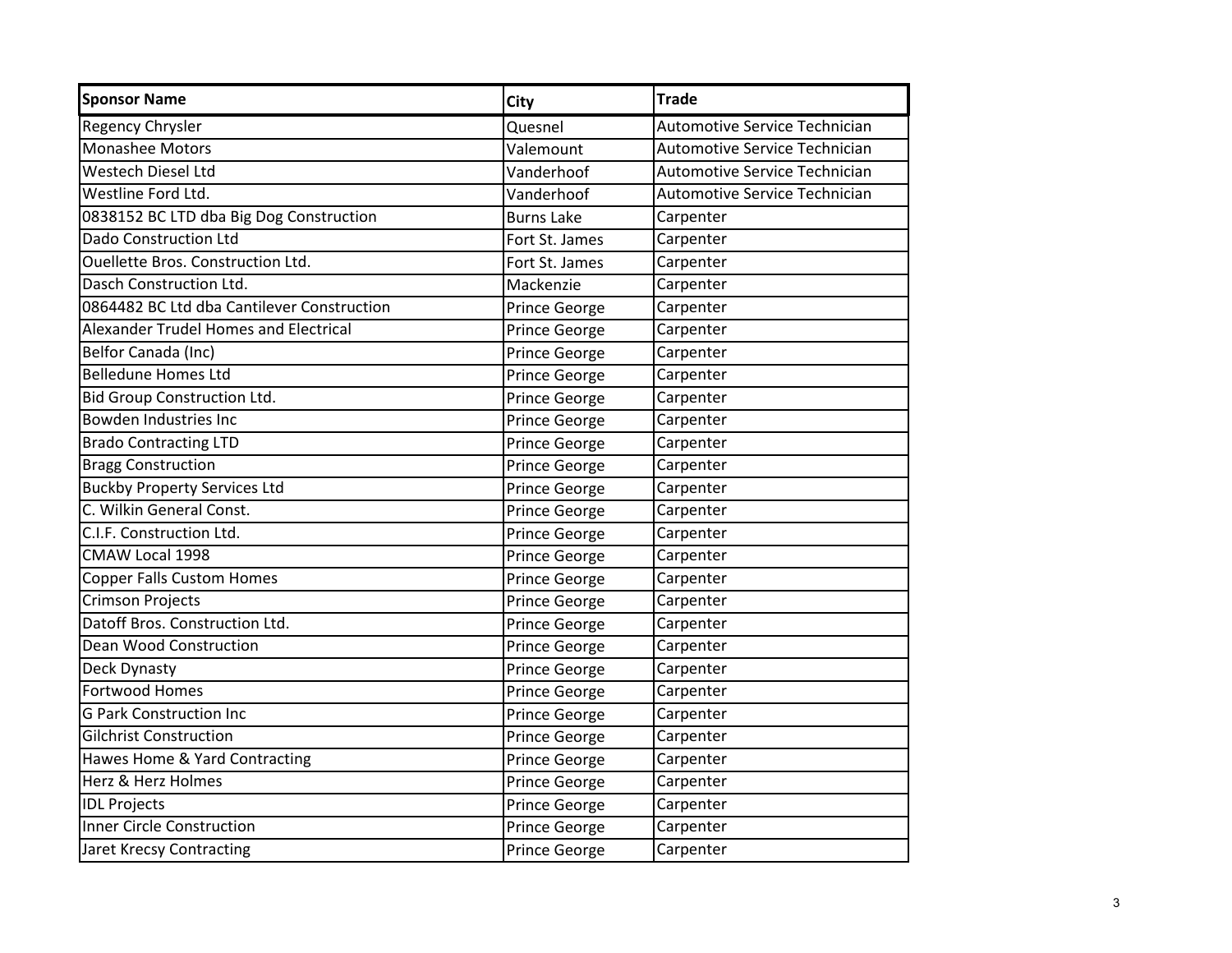| <b>Sponsor Name</b>                             | City          | <b>Trade</b> |
|-------------------------------------------------|---------------|--------------|
| Jonathan Schaefer                               | Prince George | Carpenter    |
| <b>JRJ Construction</b>                         | Prince George | Carpenter    |
| Karlin Developments                             | Prince George | Carpenter    |
| Lambert Built Ltd                               | Prince George | Carpenter    |
| Mathews and Son Construction                    | Prince George | Carpenter    |
| <b>MCC Legacy Trust</b>                         | Prince George | Carpenter    |
| <b>Mika Construction</b>                        | Prince George | Carpenter    |
| N54 Contracting                                 | Prince George | Carpenter    |
| Norske Construction Inc.                        | Prince George | Carpenter    |
| Northern Capital Restorations & Cons Ltd        | Prince George | Carpenter    |
| <b>Onside Restoration</b>                       | Prince George | Carpenter    |
| <b>PRD Construction Ltd</b>                     | Prince George | Carpenter    |
| <b>Primus Projects</b>                          | Prince George | Carpenter    |
| Prince George Nechako Aboriginal Employment and |               |              |
| <b>Training Association</b>                     | Prince George | Carpenter    |
| R.J. Cooper Construction                        | Prince George | Carpenter    |
| Salem Contracting Ltd.                          | Prince George | Carpenter    |
| <b>Signature Finish Contracting</b>             | Prince George | Carpenter    |
| <b>SODE Logistics</b>                           | Prince George | Carpenter    |
| Solid Rock Construction Ltd.                    | Prince George | Carpenter    |
| <b>Textor Contracting</b>                       | Prince George | Carpenter    |
| Think Design and Build                          | Prince George | Carpenter    |
| <b>TRC Construction Ltd</b>                     | Prince George | Carpenter    |
| Tsay Keh Dene                                   | Prince George | Carpenter    |
| <b>TTC The Trim Coltd</b>                       | Prince George | Carpenter    |
| <b>Ulko Contractors Ltd</b>                     | Prince George | Carpenter    |
| Virtual Concept Group Ltd                       | Prince George | Carpenter    |
| Winmar                                          | Prince George | Carpenter    |
| Young Town Construction Ltd.                    | Prince George | Carpenter    |
| Zone 8 Construction                             | Prince George | Carpenter    |
| 0970169 BC Ltd.                                 | Quesnel       | Carpenter    |
| <b>Algonquin Contracting LTD</b>                | Quesnel       | Carpenter    |
| C2000 Construction Ltd                          | Quesnel       | Carpenter    |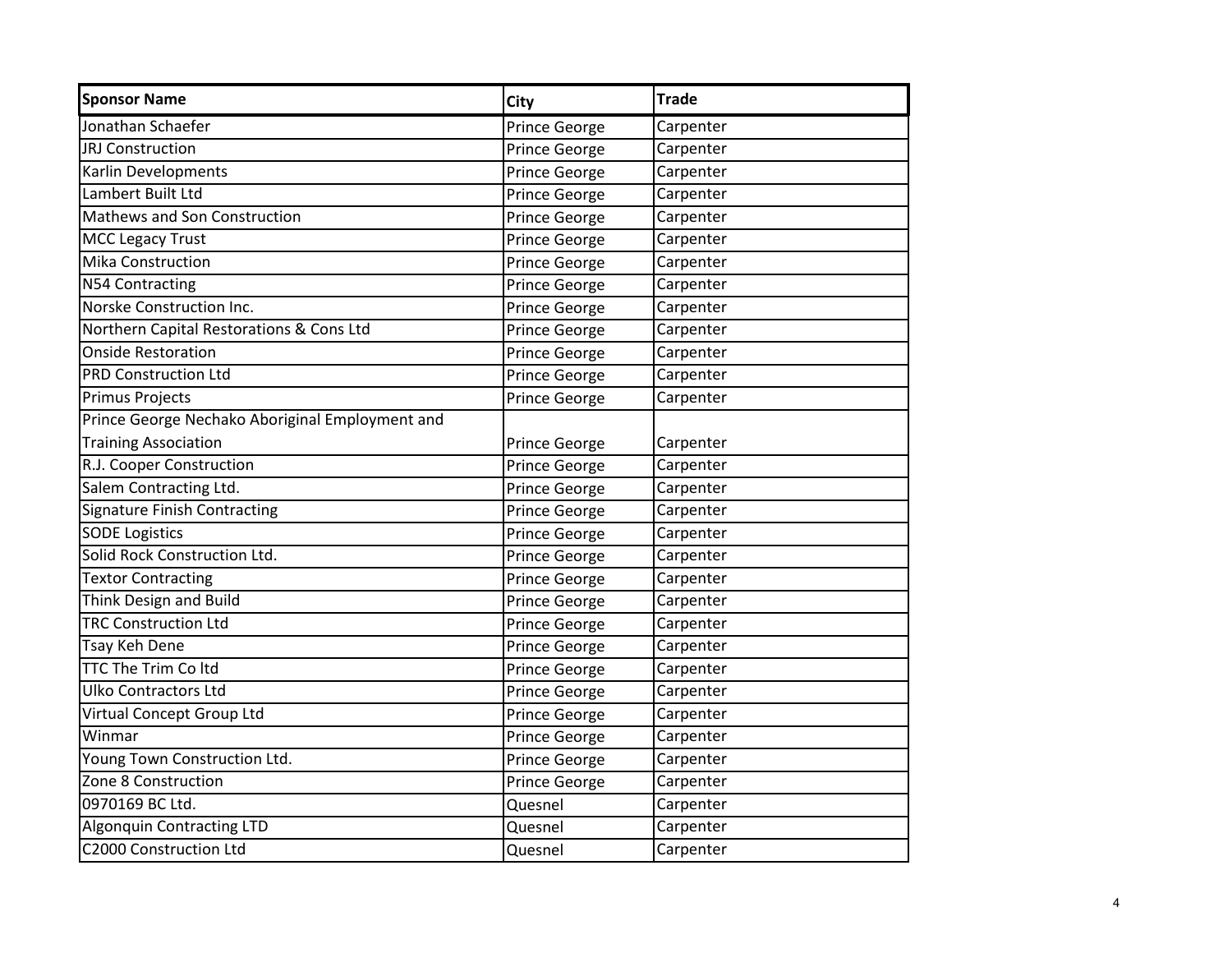| <b>Sponsor Name</b>                        | <b>City</b>          | <b>Trade</b>                    |
|--------------------------------------------|----------------------|---------------------------------|
| Cody's Contracting                         | Quesnel              | Carpenter                       |
| E & L Bulldog Construction                 | Quesnel              | Carpenter                       |
| <b>Fresno Construction Ltd</b>             | Quesnel              | Carpenter                       |
| <b>Grizz Contracting</b>                   | Quesnel              | Carpenter                       |
| Icon Homes Ltd.                            | Quesnel              | Carpenter                       |
| Murray Restorations                        | Quesnel              | Carpenter                       |
| <b>Reichert Contracting Ltd</b>            | Quesnel              | Carpenter                       |
| <b>Serenity Builders</b>                   | Quesnel              | Carpenter                       |
| Vause Holdings Ltd                         | Quesnel              | Carpenter                       |
| <b>Eastline Enterprise</b>                 | <b>Upper Fraser</b>  | Carpenter                       |
| Bearhead Developments Ltd.                 | Vanderhoof           | Carpenter                       |
| <b>Boon Bros. Construction</b>             | Vanderhoof           | Carpenter                       |
| Northern Homecraft Ltd.                    | Vanderhoof           | Carpenter                       |
| Two Dolphin Const.                         | Vanderhoof           | Carpenter                       |
| Adrien's Electric                          | <b>Burns Lake</b>    | <b>Construction Electrician</b> |
| Apollo Forest Products Ltd.                | Fort St. James       | <b>Construction Electrician</b> |
| J-Mann Electric                            | Fort St. James       | <b>Construction Electrician</b> |
| Sam's Electric Ltd.                        | Fort St. James       | <b>Construction Electrician</b> |
| Fraser Lake Sawmills Ltd.                  | <b>Fraser Lake</b>   | <b>Construction Electrician</b> |
| Caputo & Sons Contracting                  | <b>McBride</b>       | <b>Construction Electrician</b> |
| Larrivee Electric                          | Mcbride              | <b>Construction Electrician</b> |
| 3 Phase Power Systems Inc                  | Prince George        | <b>Construction Electrician</b> |
| <b>Allpoints Fire Protection Ltd</b>       | Prince George        | <b>Construction Electrician</b> |
| <b>ASAP Electrical</b>                     | Prince George        | <b>Construction Electrician</b> |
| Bryant Electric Ltd.                       | Prince George        | <b>Construction Electrician</b> |
| Centre City Electric Ltd.                  | Prince George        | <b>Construction Electrician</b> |
| CMAW Local 1998                            | Prince George        | <b>Construction Electrician</b> |
| Daron Miller o/a Ecolectric Solutions      | Prince George        | <b>Construction Electrician</b> |
| Darren Kersey Electric                     | Prince George        | <b>Construction Electrician</b> |
| <b>Dezenergy Contracting Ltd</b>           | Prince George        | <b>Construction Electrician</b> |
| <b>Dubrule Electrical &amp; Automation</b> | Prince George        | <b>Construction Electrician</b> |
| <b>Ellery Electric</b>                     | Prince George        | <b>Construction Electrician</b> |
| <b>Equity Plumbing and Heating</b>         | <b>Prince George</b> | Construction Electrician        |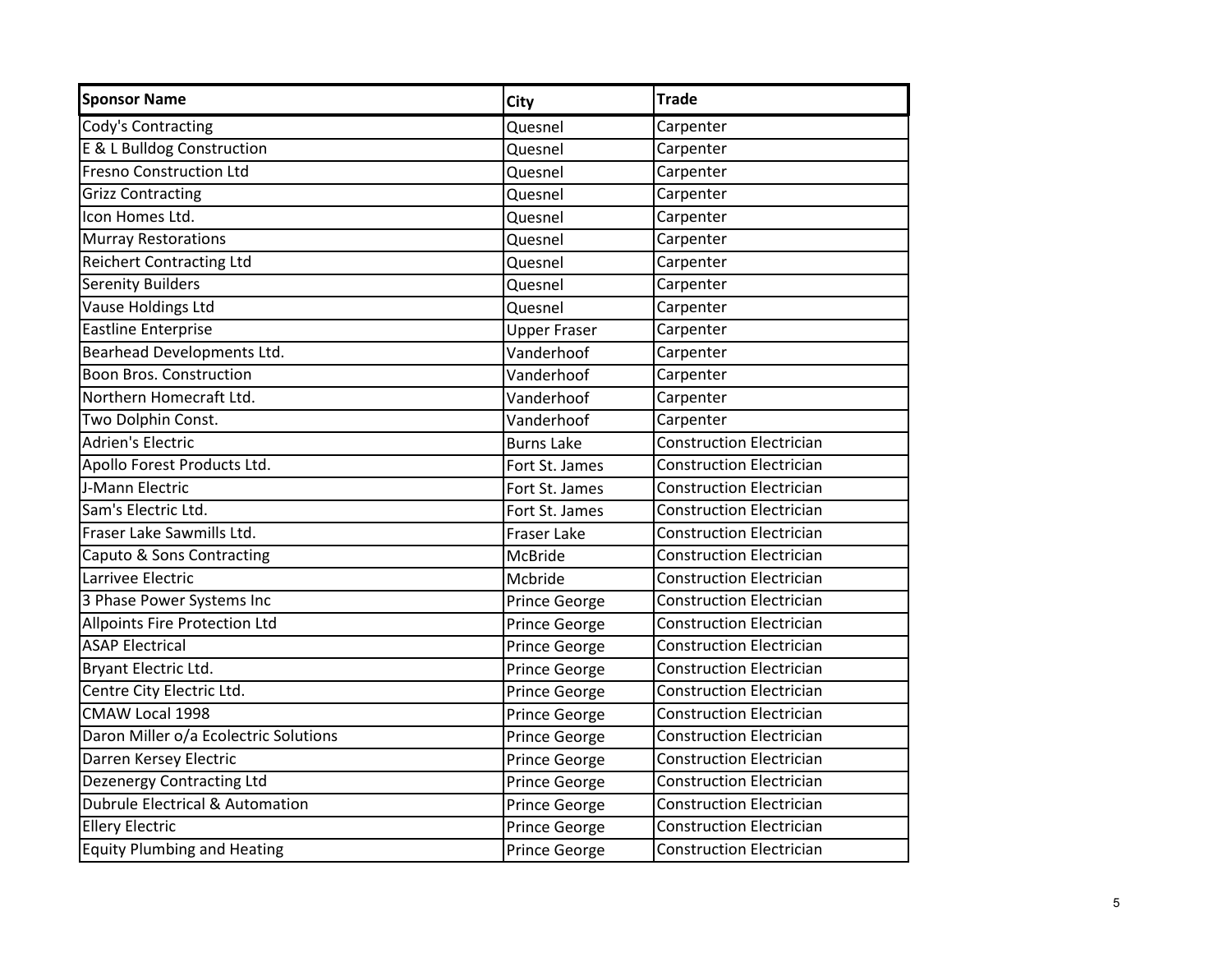| <b>Sponsor Name</b>                             | <b>City</b>       | <b>Trade</b>                    |
|-------------------------------------------------|-------------------|---------------------------------|
| Fox Hvac                                        | Prince George     | <b>Construction Electrician</b> |
| Inland Control And Services Inc.                | Prince George     | <b>Construction Electrician</b> |
| K <sub>2</sub> Electric Ltd.                    | Prince George     | <b>Construction Electrician</b> |
| Lakewood Electric Ltd.                          | Prince George     | <b>Construction Electrician</b> |
| Lally Electric Ltd                              | Prince George     | <b>Construction Electrician</b> |
| Milltron Electric Inc.                          | Prince George     | <b>Construction Electrician</b> |
| <b>MWatt Electric Inc</b>                       | Prince George     | <b>Construction Electrician</b> |
| North Ness Power Services Ltd                   | Prince George     | <b>Construction Electrician</b> |
| North Star Electric inc                         | Prince George     | <b>Construction Electrician</b> |
| Northern Electrical Contractors Ltd.            | Prince George     | <b>Construction Electrician</b> |
| <b>NW Electrical Solutions</b>                  | Prince George     | <b>Construction Electrician</b> |
| Pinnacle Renewable Energy Inc.                  | Prince George     | <b>Construction Electrician</b> |
| Primus Electric Inc.                            | Prince George     | <b>Construction Electrician</b> |
| Prince George Nechako Aboriginal Employment and |                   |                                 |
| <b>Training Association</b>                     | Prince George     | <b>Construction Electrician</b> |
| T & L Electric Ltd.                             | Prince George     | <b>Construction Electrician</b> |
| Thompson Creek Metals - Mt. Milligan            | Prince George     | <b>Construction Electrician</b> |
| Uncle Als Electric                              | Prince George     | <b>Construction Electrician</b> |
| United Initiators of Canada Ltd.                | Prince George     | <b>Construction Electrician</b> |
| Westcana Electric Inc.                          | Prince George     | <b>Construction Electrician</b> |
| Ace Mountain Electrical                         | Quesnel           | <b>Construction Electrician</b> |
| <b>B Sundby Electric Inc</b>                    | Quesnel           | <b>Construction Electrician</b> |
| Denco Electric                                  | Quesnel           | <b>Construction Electrician</b> |
| Elwood's Electric                               | Quesnel           | <b>Construction Electrician</b> |
| James & Son Electric Ltd.                       | Quesnel           | <b>Construction Electrician</b> |
| Pivot Electric Ltd                              | Quesnel           | <b>Construction Electrician</b> |
| <b>Westpine Mdf</b>                             | Quesnel           | <b>Construction Electrician</b> |
| Bud's Electric (1971) Ltd.                      | Vanderhoof        | <b>Construction Electrician</b> |
| Copper Core Electric Ltd.                       | Vanderhoof        | <b>Construction Electrician</b> |
| Interior Electrical Automation Inc.             | Vanderhoof        | <b>Construction Electrician</b> |
| <b>CN Rail</b>                                  | Prince George     | Diesel Engine Mechanic          |
| 0904329 BC Ltd Pacific Timber                   | <b>Burns Lake</b> | Heavy Duty Equipment Technician |
| Andy's Machining & Repair                       | <b>Burns Lake</b> | Heavy Duty Equipment Technician |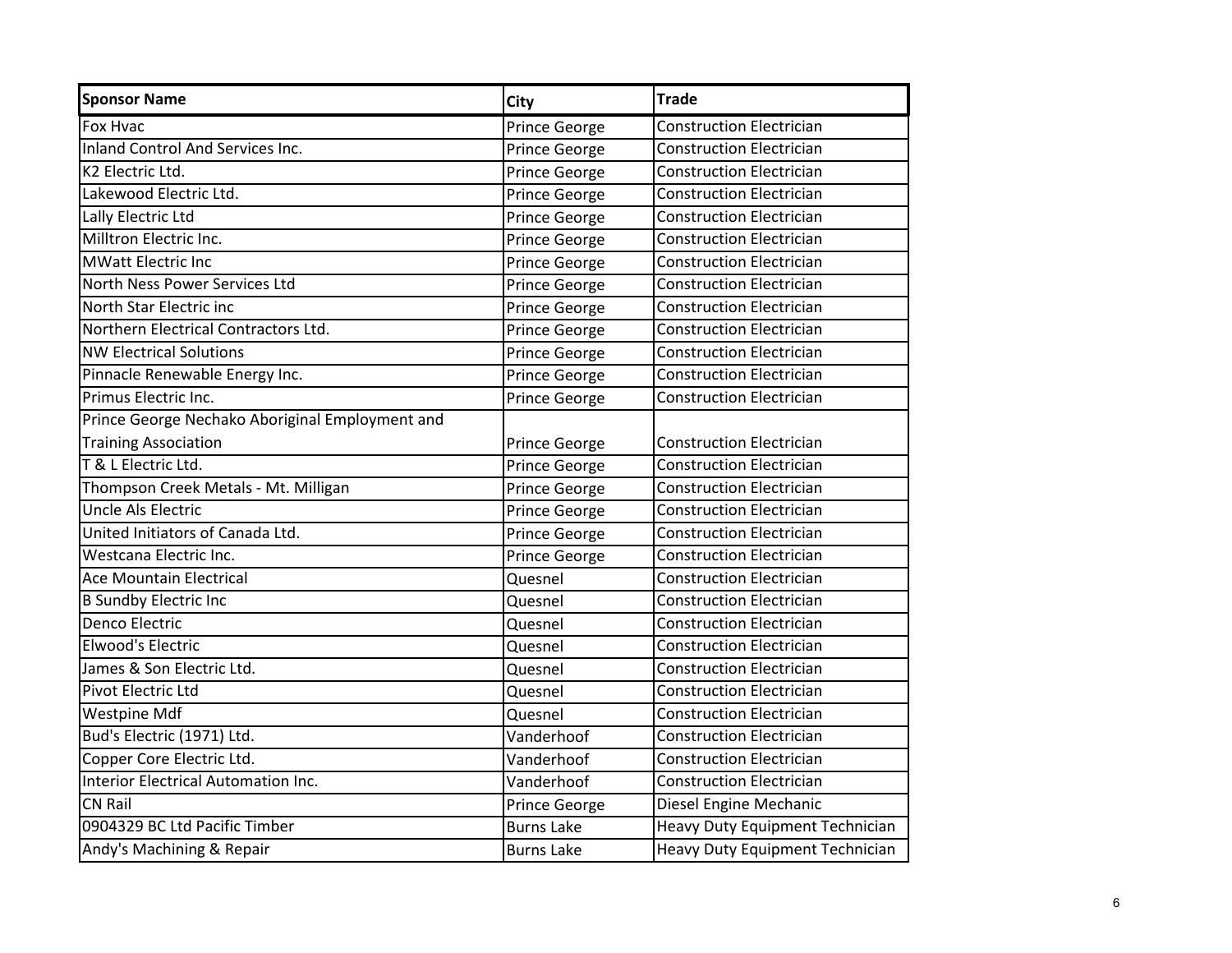| <b>Sponsor Name</b>                   | City              | <b>Trade</b>                           |
|---------------------------------------|-------------------|----------------------------------------|
| Decker Lake Forest Products Ltd.      | <b>Burns Lake</b> | Heavy Duty Equipment Technician        |
| <b>Industrial Transformers</b>        | <b>Burns Lake</b> | Heavy Duty Equipment Technician        |
| Lakes District Maintenance Ltd.       | <b>Burns Lake</b> | Heavy Duty Equipment Technician        |
| P&B Mechanical                        | <b>Burns Lake</b> | Heavy Duty Equipment Technician        |
| Tahtsa Timber Ltd.                    | <b>Burns Lake</b> | Heavy Duty Equipment Technician        |
| <b>Tree to Tree Contracting</b>       | <b>Burns Lake</b> | Heavy Duty Equipment Technician        |
| Apollo Forest Products Ltd.           | Fort St. James    | Heavy Duty Equipment Technician        |
| K & D Logging Ltd                     | Fort St. James    | Heavy Duty Equipment Technician        |
| Shelara Holdings Ltd                  | Fort St. James    | Heavy Duty Equipment Technician        |
| <b>Ubleis Logging Ltd.</b>            | Fort St. James    | Heavy Duty Equipment Technician        |
| Ambrus Logging Ltd                    | Hixon             | Heavy Duty Equipment Technician        |
| <b>Bull Dog Diesel LTD</b>            | Mackenzie         | Heavy Duty Equipment Technician        |
| Duz Cho Logging                       | Mackenzie         | Heavy Duty Equipment Technician        |
| <b>Lucas Holdings Ltd</b>             | MacKenzie         | Heavy Duty Equipment Technician        |
| Powder King Mountain Resort Inc.      | Mackenzie         | Heavy Duty Equipment Technician        |
| <b>Rich Boys Mechanical</b>           | <b>McBride</b>    | Heavy Duty Equipment Technician        |
| 0870989 BC Ltd.                       | Prince George     | Heavy Duty Equipment Technician        |
| 564827 BC Ltd                         | Prince George     | Heavy Duty Equipment Technician        |
| A. L. Sims & Son Ltd.                 | Prince George     | Heavy Duty Equipment Technician        |
| Artic Machinery LTD.                  | Prince George     | Heavy Duty Equipment Technician        |
| Banning Equipment Ltd.                | Prince George     | Heavy Duty Equipment Technician        |
| <b>Brunet Logging</b>                 | Prince George     | Heavy Duty Equipment Technician        |
| Carrier Forest Products Ltd.          | Prince George     | Heavy Duty Equipment Technician        |
| <b>CN Rail</b>                        | Prince George     | Heavy Duty Equipment Technician        |
| CN Rail (Work Equipment)              | Prince George     | Heavy Duty Equipment Technician        |
| CNC - Applied Research and Innovation | Prince George     | Heavy Duty Equipment Technician        |
| Coast Powertrain (Prince George) Ltd. | Prince George     | Heavy Duty Equipment Technician        |
| <b>Cutting Edge Excavating Ltd</b>    | Prince George     | Heavy Duty Equipment Technician        |
| Datoff Bros. Construction Ltd.        | Prince George     | <b>Heavy Duty Equipment Technician</b> |
| Don Pinder                            | Prince George     | Heavy Duty Equipment Technician        |
| Dymin Mechanical & Refrigeration      | Prince George     | Heavy Duty Equipment Technician        |
| <b>Enviro-Ex Contracting LTD</b>      | Prince George     | Heavy Duty Equipment Technician        |
| First Truck Centre Ltd                | Prince George     | <b>Heavy Duty Equipment Technician</b> |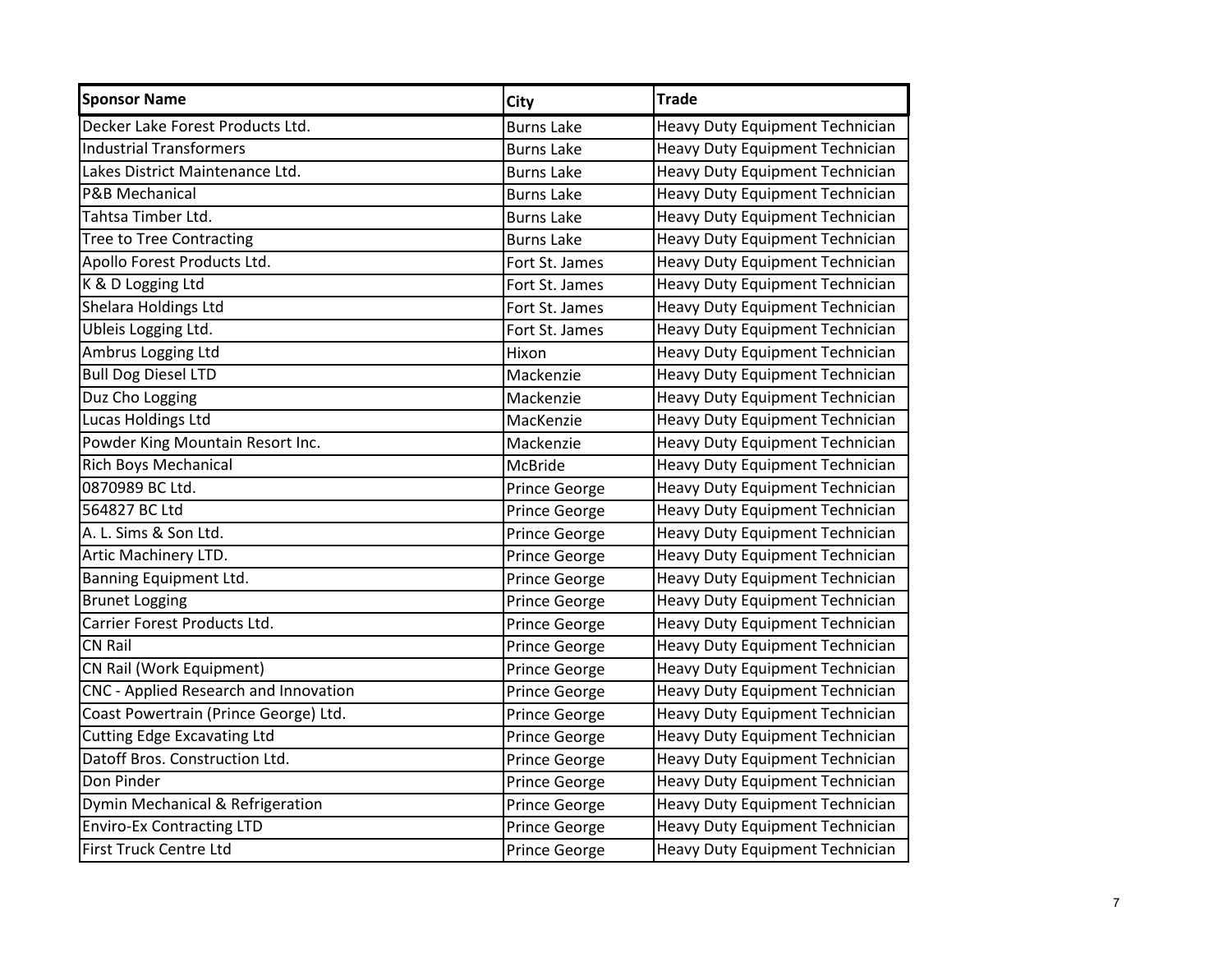| <b>Sponsor Name</b>                      | <b>City</b>          | <b>Trade</b>                           |
|------------------------------------------|----------------------|----------------------------------------|
| Frost Lake Logging Ltd.                  | <b>Prince George</b> | Heavy Duty Equipment Technician        |
| <b>GD Logging</b>                        | Prince George        | Heavy Duty Equipment Technician        |
| <b>Geotech Drilling Services</b>         | Prince George        | Heavy Duty Equipment Technician        |
| <b>Gleyzay Holdings LTD</b>              | Prince George        | Heavy Duty Equipment Technician        |
| Huber Farm Equipment Ltd.                | Prince George        | Heavy Duty Equipment Technician        |
| <b>IDL Projects</b>                      | Prince George        | Heavy Duty Equipment Technician        |
| JV Logging Ltd.                          | Prince George        | Heavy Duty Equipment Technician        |
| <b>JYD Ventures</b>                      | Prince George        | Heavy Duty Equipment Technician        |
| K & A Repairs Ltd                        | Prince George        | Heavy Duty Equipment Technician        |
| Lakeland Mills Ltd.                      | Prince George        | Heavy Duty Equipment Technician        |
| Leavitt Machinery                        | Prince George        | Heavy Duty Equipment Technician        |
| Lo-Bar Log Transport Co. Ltd.            | Prince George        | Heavy Duty Equipment Technician        |
| Lomak Bulk Carriers Corp.                | Prince George        | Heavy Duty Equipment Technician        |
| Malla                                    | Prince George        | Heavy Duty Equipment Technician        |
| Norcan Fluid Power Ltd                   | Prince George        | Heavy Duty Equipment Technician        |
| <b>OLAF's Mechanical Ltd</b>             | Prince George        | Heavy Duty Equipment Technician        |
| <b>Omineca Fabricating</b>               | Prince George        | Heavy Duty Equipment Technician        |
| Peterbilt Pacific Inc.                   | Prince George        | Heavy Duty Equipment Technician        |
| Pineview Trucking & Exc. Ltd.            | Prince George        | Heavy Duty Equipment Technician        |
| Pinnacle Renewable Energy Inc.           | Prince George        | Heavy Duty Equipment Technician        |
| Precision Guide Machinery and Repair Ltd | Prince George        | Heavy Duty Equipment Technician        |
| Premium Truck & Trailer Inc.             | Prince George        | Heavy Duty Equipment Technician        |
| Prince George Transit & Charter          | Prince George        | Heavy Duty Equipment Technician        |
| Prince George Truck And Equipment        | Prince George        | Heavy Duty Equipment Technician        |
| <b>RLM Machinery Ltd</b>                 | Prince George        | Heavy Duty Equipment Technician        |
| TDB Consultants Inc.                     | Prince George        | Heavy Duty Equipment Technician        |
| Teare Creek Contractors Ltd.             | Prince George        | Heavy Duty Equipment Technician        |
| Twin Rivers Developments Ltd.            | Prince George        | Heavy Duty Equipment Technician        |
| Union Tractor Ltd.                       | Prince George        | Heavy Duty Equipment Technician        |
| United Rental of Canada                  | Prince George        | Heavy Duty Equipment Technician        |
| Verns Ventures Limited                   | Prince George        | Heavy Duty Equipment Technician        |
| Vince Vohar                              | Prince George        | Heavy Duty Equipment Technician        |
| Wajax Industries Ltd.                    | Prince George        | <b>Heavy Duty Equipment Technician</b> |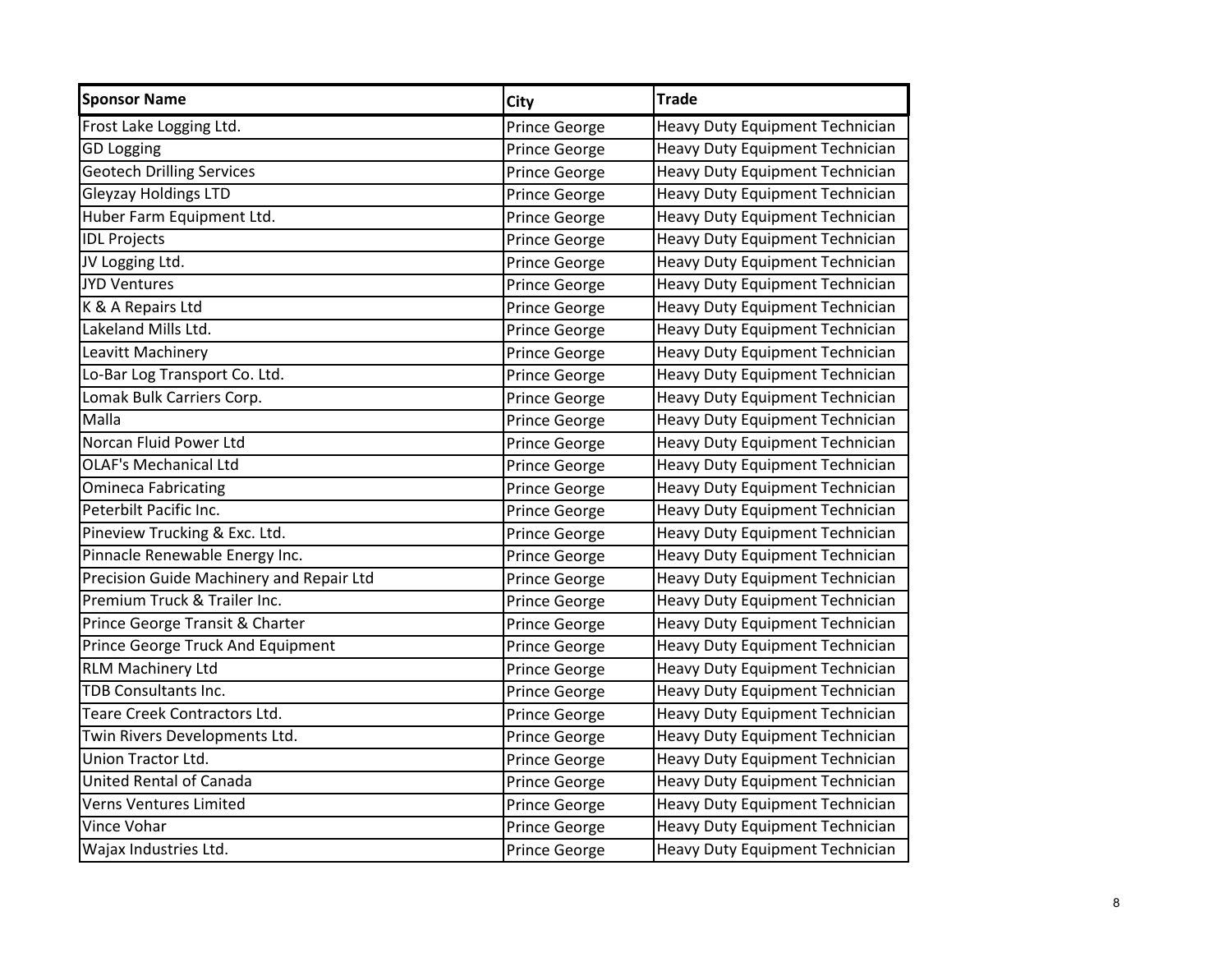| <b>Sponsor Name</b>                    | <b>City</b>        | <b>Trade</b>                           |
|----------------------------------------|--------------------|----------------------------------------|
| WG Davis + Sons Trucking LTD.          | Prince George      | Heavy Duty Equipment Technician        |
| Yellowhead Road & Bridge               | Prince George      | Heavy Duty Equipment Technician        |
| Arrow Transportation Systems Inc.      | Quesnel            | Heavy Duty Equipment Technician        |
| Brodex Industries Ltd.                 | Quesnel            | Heavy Duty Equipment Technician        |
| Brody Lawrence Contracting Ltd.        | Quesnel            | Heavy Duty Equipment Technician        |
| C.F. Industries Inc.                   | Quesnel            | Heavy Duty Equipment Technician        |
| <b>Clauson Equipment Solutions Ltd</b> | Quesnel            | Heavy Duty Equipment Technician        |
| Keis Trucking Ltd.                     | Quesnel            | Heavy Duty Equipment Technician        |
| Lebrun Repair Ltd.                     | Quesnel            | Heavy Duty Equipment Technician        |
| Marlo Logging Ltd.                     | Quesnel            | <b>Heavy Duty Equipment Technician</b> |
| Narcosli Mechanical Ltd.               | Quesnel            | Heavy Duty Equipment Technician        |
| R. Clauson Logging Ltd                 | Quesnel            | Heavy Duty Equipment Technician        |
| <b>United Concrete and Gravel</b>      | Quesnel            | Heavy Duty Equipment Technician        |
| Way Out West Contracting Ltd           | Quesnel            | Heavy Duty Equipment Technician        |
| Northern Road Service Ltd              | Vandarhoof         | Heavy Duty Equipment Technician        |
| Barlow Lake Logging Ltd                | Vanderhoof         | Heavy Duty Equipment Technician        |
| <b>Ben Rodts</b>                       | Vanderhoof         | Heavy Duty Equipment Technician        |
| <b>Blue Valley Trucking</b>            | Vanderhoof         | Heavy Duty Equipment Technician        |
| Canadian Forest Products Ltd - Plateau | Vanderhoof         | Heavy Duty Equipment Technician        |
| Clear Sky Enterprises Ltd.             | Vanderhoof         | Heavy Duty Equipment Technician        |
| Dalchako Transport LTD                 | Vanderhoof         | Heavy Duty Equipment Technician        |
| Doug Brophy Cont. Ltd                  | Vanderhoof         | Heavy Duty Equipment Technician        |
| <b>Gordon Peters Logging</b>           | Vanderhoof         | Heavy Duty Equipment Technician        |
| <b>Kayer Construction</b>              | Vanderhoof         | Heavy Duty Equipment Technician        |
| Little Z Mechanics                     | Vanderhoof         | Heavy Duty Equipment Technician        |
| M4 Enterprises Ltd.                    | Vanderhoof         | Heavy Duty Equipment Technician        |
| Nechako Lumber Company Ltd.            | Vanderhoof         | Heavy Duty Equipment Technician        |
| Northern Log Harvesting Ltd            | Vanderhoof         | <b>Heavy Duty Equipment Technician</b> |
| SD 91 - Nechako Lakes - Sponsor        | Vanderhoof         | <b>Heavy Duty Equipment Technician</b> |
| Westech Diesel Ltd                     | Vanderhoof         | Heavy Duty Equipment Technician        |
| <b>White River Contracting</b>         | Vanderhoof         | Heavy Duty Equipment Technician        |
| Apollo Forest Products Ltd.            | Fort St. James     | <b>Industrial Electrician</b>          |
| Fraser Lake Sawmills Ltd.              | <b>Fraser Lake</b> | <b>Industrial Electrician</b>          |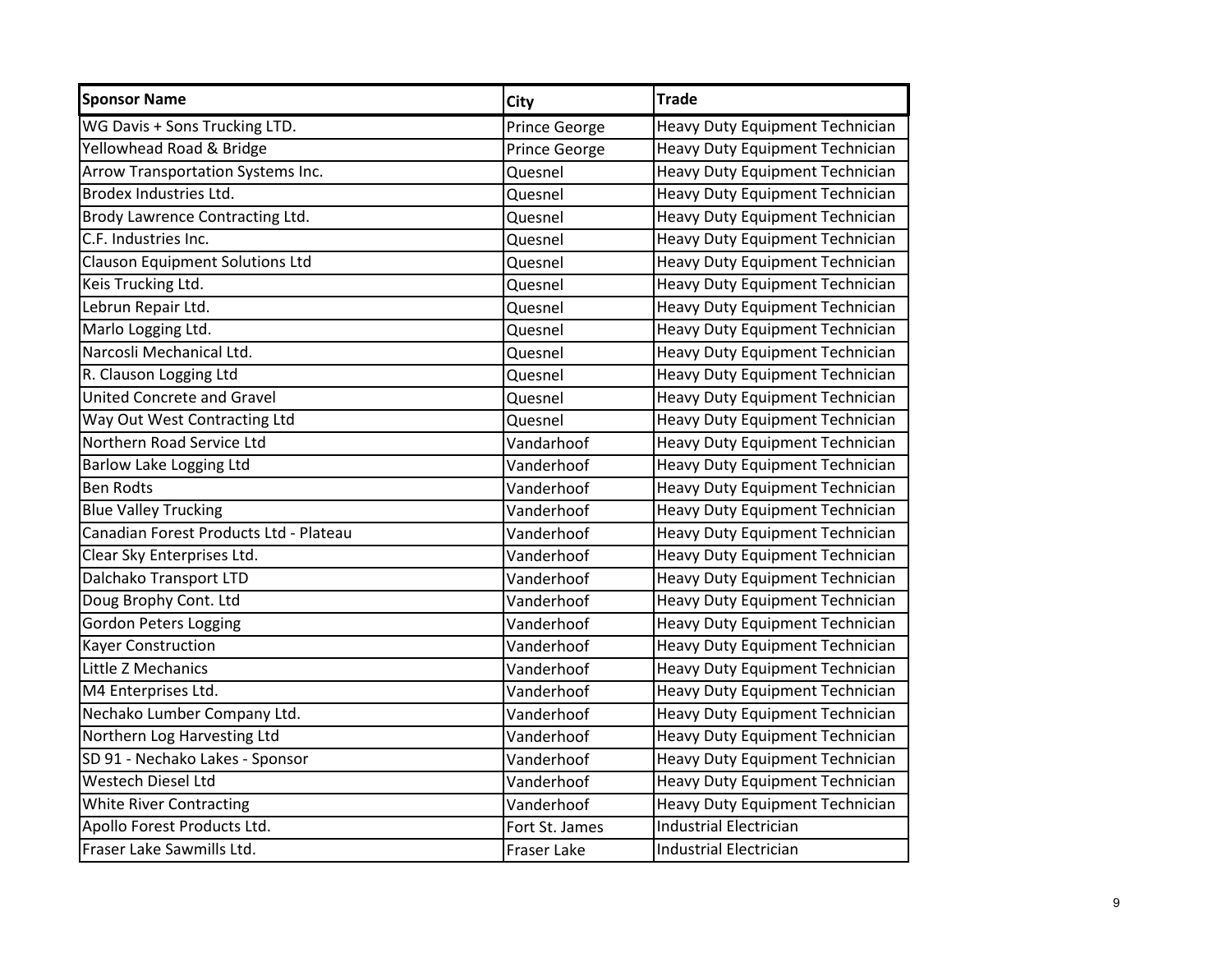| <b>Sponsor Name</b>                      | <b>City</b>        | <b>Trade</b>                     |
|------------------------------------------|--------------------|----------------------------------|
| <b>Brink Forest Products Ltd.</b>        | Prince George      | <b>Industrial Electrician</b>    |
| Canfor Pulp Limited Partnership          | Prince George      | <b>Industrial Electrician</b>    |
| Canfor-Pulp Limited Partnership          | Prince George      | <b>Industrial Electrician</b>    |
| CDL Mayfair Gas & Plumbing Inc.          | Prince George      | <b>Industrial Electrician</b>    |
| CN Rail                                  | Prince George      | <b>Industrial Electrician</b>    |
| Dubrule Electrical & Automation          | Prince George      | <b>Industrial Electrician</b>    |
| K2 Electric Ltd.                         | Prince George      | <b>Industrial Electrician</b>    |
| Lakewood Electric Ltd.                   | Prince George      | <b>Industrial Electrician</b>    |
| Milltron Electric Inc.                   | Prince George      | <b>Industrial Electrician</b>    |
| Thompson Creek Metals - Mt. Milligan     | Prince George      | <b>Industrial Electrician</b>    |
| 06 Controls Services Ltd.                | Quesnel            | <b>Industrial Electrician</b>    |
| Canadian Forest Products Ltd - Plateau   | Vanderhoof         | <b>Industrial Electrician</b>    |
| <b>Babine Forest Products Company</b>    | <b>Burns Lake</b>  | Industrial Mechanic (Millwright) |
| Decker Lake Forest Products Ltd.         | <b>Burns Lake</b>  | Industrial Mechanic (Millwright) |
| Apollo Forest Products Ltd.              | Fort St. James     | Industrial Mechanic (Millwright) |
| <b>Fraser Lake Aviation Maintenance</b>  | <b>Fraser Lake</b> | Industrial Mechanic (Millwright) |
| Fraser Lake Sawmills Ltd.                | <b>Fraser Lake</b> | Industrial Mechanic (Millwright) |
| Gammond Contracting Ltd.                 | <b>Fraser Lake</b> | Industrial Mechanic (Millwright) |
| Canadian Forest Products Ltd., Mackenzie | Mackenzie          | Industrial Mechanic (Millwright) |
| Mackenzie Division to Conifex Inc        | Mackenzie          | Industrial Mechanic (Millwright) |
| <b>BC Millwrights Ltd</b>                | Prince George      | Industrial Mechanic (Millwright) |
| <b>Bid Group Construction Ltd.</b>       | Prince George      | Industrial Mechanic (Millwright) |
| <b>Brink Forest Products Ltd.</b>        | Prince George      | Industrial Mechanic (Millwright) |
| Canadian Forest Products - Pg Sawmill    | Prince George      | Industrial Mechanic (Millwright) |
| Canadian Forest Products Ltd.            | Prince George      | Industrial Mechanic (Millwright) |
| Canfor-Pulp Limited Partnership          | Prince George      | Industrial Mechanic (Millwright) |
| Carrier Forest Products Ltd.             | Prince George      | Industrial Mechanic (Millwright) |
| Carrier Lumber Ltd.                      | Prince George      | Industrial Mechanic (Millwright) |
| <b>Champagne Contracting</b>             | Prince George      | Industrial Mechanic (Millwright) |
| Cobalt Industries Ltd.                   | Prince George      | Industrial Mechanic (Millwright) |
| <b>Del-Tech Industries</b>               | Prince George      | Industrial Mechanic (Millwright) |
| Dunkley Lumber Ltd.                      | Prince George      | Industrial Mechanic (Millwright) |
| East Fraser Fiber Co. Ltd.               | Prince George      | Industrial Mechanic (Millwright) |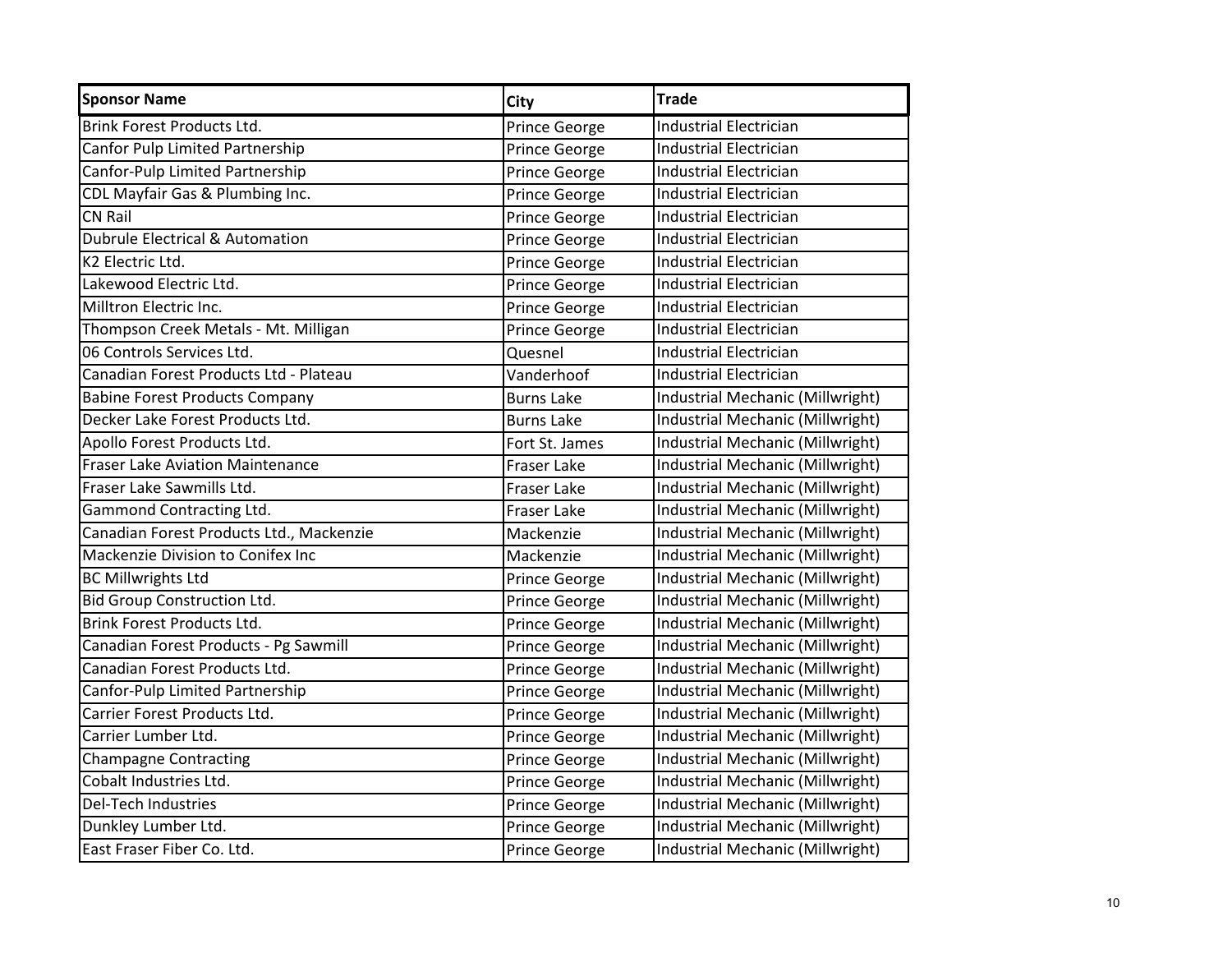| <b>Sponsor Name</b>                     | City                 | <b>Trade</b>                     |
|-----------------------------------------|----------------------|----------------------------------|
| Flathead Contracting Ltd.               | <b>Prince George</b> | Industrial Mechanic (Millwright) |
| <b>GD Contract Services</b>             | Prince George        | Industrial Mechanic (Millwright) |
| <b>Global Maintenance Solutions Inc</b> | Prince George        | Industrial Mechanic (Millwright) |
| J D T Construction Ltd.                 | <b>Prince George</b> | Industrial Mechanic (Millwright) |
| Joy Global (Canada) Ltd                 | Prince George        | Industrial Mechanic (Millwright) |
| <b>KJM Sales Ltd</b>                    | Prince George        | Industrial Mechanic (Millwright) |
| Lakeland Mills Ltd.                     | <b>Prince George</b> | Industrial Mechanic (Millwright) |
| <b>Mike Howell</b>                      | Prince George        | Industrial Mechanic (Millwright) |
| Newpol Machine Works Ltd                | Prince George        | Industrial Mechanic (Millwright) |
| <b>Northern Pneumatics Ltd</b>          | <b>Prince George</b> | Industrial Mechanic (Millwright) |
| <b>Omineca Fabricating</b>              | Prince George        | Industrial Mechanic (Millwright) |
| Pinnacle Renewable Energy Inc.          | Prince George        | Industrial Mechanic (Millwright) |
| <b>RPR Mechanical Ltd.</b>              | Prince George        | Industrial Mechanic (Millwright) |
| Timber West Construction Ltd.           | Prince George        | Industrial Mechanic (Millwright) |
| Vanvalve Service Centre Sales Ltd       | Prince George        | Industrial Mechanic (Millwright) |
| Wajax Industrial Components LP          | <b>Prince George</b> | Industrial Mechanic (Millwright) |
| <b>Zsombor Industrial Contracting</b>   | Prince George        | Industrial Mechanic (Millwright) |
| Aul Industrial Repairs Ltd              | Quesnel              | Industrial Mechanic (Millwright) |
| Cariboo Pulp & Paper Company            | Quesnel              | Industrial Mechanic (Millwright) |
| LRF Contracting Ltd.                    | Quesnel              | Industrial Mechanic (Millwright) |
| <b>Mamtec Industrial Ltd</b>            | Quesnel              | Industrial Mechanic (Millwright) |
| Parallel Welding, Fabrication Ltd.      | Quesnel              | Industrial Mechanic (Millwright) |
| West Fraser Mills Ltd                   | Quesnel              | Industrial Mechanic (Millwright) |
| Canadian Forest Products Ltd - Plateau  | Vanderhoof           | Industrial Mechanic (Millwright) |
| Nechako Lumber Company Ltd.             | Vanderhoof           | Industrial Mechanic (Millwright) |
| Nechako Mechanical Ltd.                 | Vanderhoof           | Industrial Mechanic (Millwright) |
| <b>Barkerville Gold Mines Ltd</b>       | Wells                | Industrial Mechanic (Millwright) |
| C.C. Industries Recreation Limited      | Prince George        | Metal Fabricator (Fitter)        |
| Carrier Forest Products Ltd.            | Prince George        | Metal Fabricator (Fitter)        |
| <b>Del-Tech Industries</b>              | Prince George        | Metal Fabricator (Fitter)        |
| <b>Fraser Custom Equipment</b>          | Prince George        | Metal Fabricator (Fitter)        |
| Hart Iron & Machine Ltd                 | Prince George        | Metal Fabricator (Fitter)        |
| Interior Offroad                        | <b>Prince George</b> | Metal Fabricator (Fitter)        |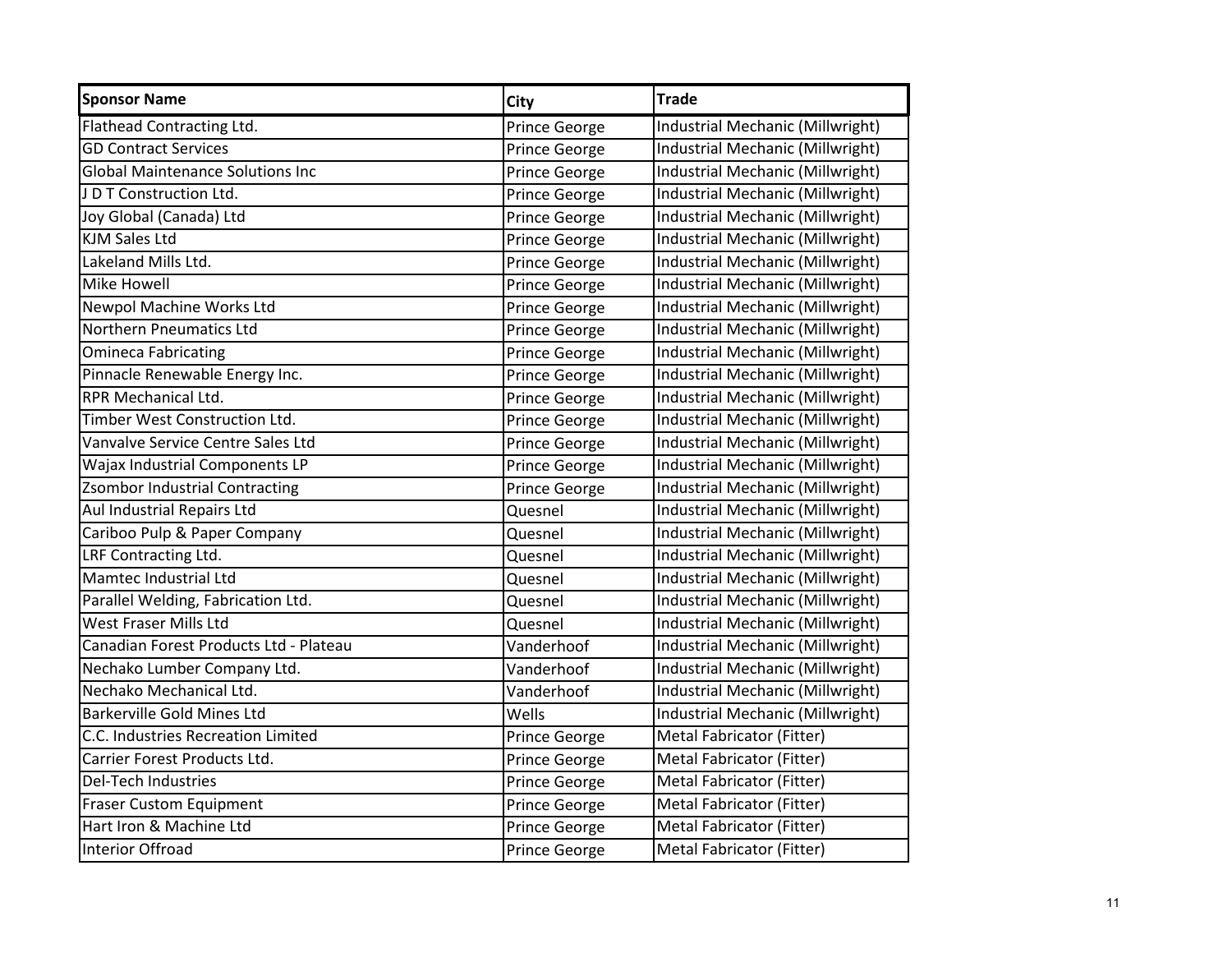| <b>Sponsor Name</b>                             | <b>City</b>    | <b>Trade</b>              |
|-------------------------------------------------|----------------|---------------------------|
| Langfab Manufacturing                           | Prince George  | Metal Fabricator (Fitter) |
| Majestic Bridge Building Inc                    | Prince George  | Metal Fabricator (Fitter) |
| <b>Omineca Fabricating</b>                      | Prince George  | Metal Fabricator (Fitter) |
| Timber West Construction Ltd.                   | Prince George  | Metal Fabricator (Fitter) |
| Wolftek Industries Inc.                         | Prince George  | Metal Fabricator (Fitter) |
| Quesnel River Pulp Company                      | Quesnel        | Metal Fabricator (Fitter) |
| Nechako Mechanical Ltd.                         | Vanderhoof     | Metal Fabricator (Fitter) |
| <b>Dado Construction Ltd</b>                    | Fort St. James | Plumber                   |
| Nak'Azdli Band                                  | Fort St. James | Plumber                   |
| All Pro Plumbing & Heating Inc.                 | Prince George  | Plumber                   |
| <b>BBR Mechanical</b>                           | Prince George  | Plumber                   |
| <b>Carrier Plumbing &amp; Heating</b>           | Prince George  | Plumber                   |
| CDL Mayfair Gas & Plumbing Inc.                 | Prince George  | Plumber                   |
| <b>Fox Plumbing</b>                             | Prince George  | Plumber                   |
| Fraser Plumbing & Heating Ltd.                  | Prince George  | Plumber                   |
| <b>Innovation Plumbing</b>                      | Prince George  | Plumber                   |
| Larry's Plumbing & Heating Ltd.                 | Prince George  | Plumber                   |
| Mainline Plumbing & Heating 2007 Ltd.           | Prince George  | Plumber                   |
| <b>Marc Carrier</b>                             | Prince George  | Plumber                   |
| S2 Mechanical                                   | Prince George  | Plumber                   |
| Smithco Plumbing Heating and Drain Cleaning Ltd | Prince George  | Plumber                   |
| <b>SOA Mechanical</b>                           | Prince George  | Plumber                   |
| <b>Stewart Plumbing &amp; Heating</b>           | Prince George  | Plumber                   |
| <b>Top Corner Plumbing &amp; Heating</b>        | Prince George  | Plumber                   |
| Canadian Western Mechanical Limited             | Quesnel        | Plumber                   |
| <b>Hindsight Mechanical</b>                     | Quesnel        | Plumber                   |
| <b>Proheat Systems</b>                          | Quesnel        | Plumber                   |
| <b>Rhino Mechanical Services LTD</b>            | Quesnel        | Plumber                   |
| The Great Indoors HVAC Company Inc              | Quesnel        | Plumber                   |
| <b>Homecraft Plumbing and Heating</b>           | Vanderhoof     | Plumber                   |
| J.C.'s Water Works Ltd.                         | Vanderhoof     | Plumber                   |
| Birch & Boar                                    | Prince George  | <b>Professional Cook</b>  |
| Cimo Mediterranean Grill                        | Prince George  | <b>Professional Cook</b>  |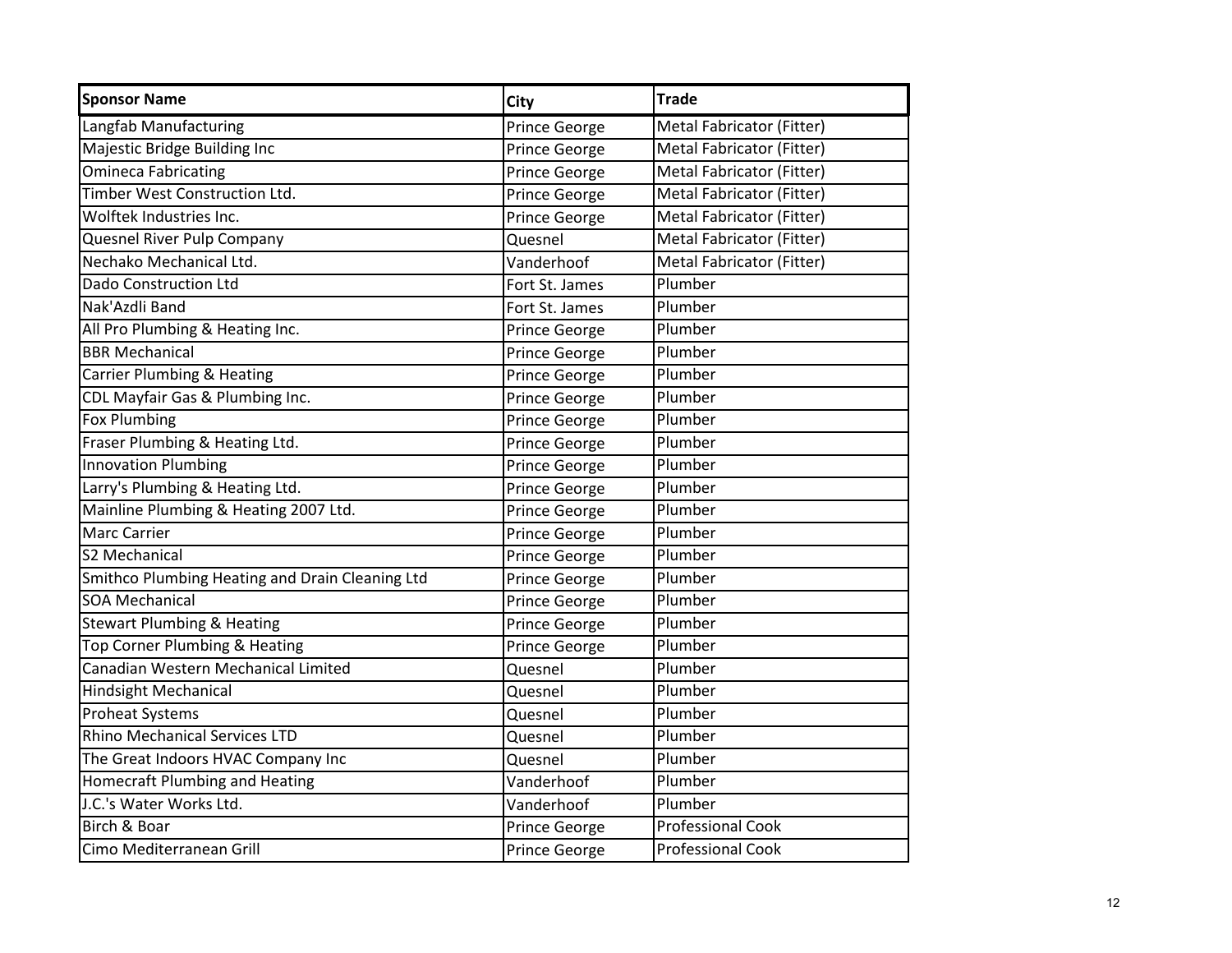| <b>Sponsor Name</b>                   | <b>City</b>          | <b>Trade</b>                        |
|---------------------------------------|----------------------|-------------------------------------|
| College Of New Caledonia              | Prince George        | <b>Professional Cook</b>            |
| Doc Country Ventures Ltd.             | Prince George        | <b>Professional Cook</b>            |
| Earls Place                           | Prince George        | <b>Professional Cook</b>            |
| Ness Lake Bible Camp                  | Prince George        | <b>Professional Cook</b>            |
| Prince George Golf & Curling Club     | Prince George        | <b>Professional Cook</b>            |
| SD 57 Prince George - Sponsor         | Prince George        | <b>Professional Cook</b>            |
| Saik'uz First Nation Admin/Training   | Vanderhoof           | <b>Professional Cook</b>            |
| Allpoints Fire Protection Ltd         | Prince George        | Steamfitter/Pipefitter              |
| Canfor Pulp Limited Partnership       | Prince George        | Steamfitter/Pipefitter              |
| Canfor-Pulp Limited Partnership       | <b>Prince George</b> | Steamfitter/Pipefitter              |
| Central Interior Piping & Maintenance | Prince George        | Steamfitter/Pipefitter              |
| D7 Mech. LTD                          | Prince George        | Steamfitter/Pipefitter              |
| Macdunn Controls Ltd.                 | Prince George        | Steamfitter/Pipefitter              |
| North Coast Energy Ltd                | Prince George        | Steamfitter/Pipefitter              |
| S2 Mechanical                         | Prince George        | Steamfitter/Pipefitter              |
| Tyrod Industries Ltd.                 | Prince George        | Steamfitter/Pipefitter              |
| <b>B.A.M. Contracting Ltd</b>         | QUESNEL              | Steamfitter/Pipefitter              |
| <b>Colin Couinard</b>                 | Quesnel              | Steamfitter/Pipefitter              |
| Canyon Tree Farms Inc.                | Fort St. James       | <b>Truck and Transport Mechanic</b> |
| K & D Logging Ltd                     | Fort St. James       | <b>Truck and Transport Mechanic</b> |
| Paddlewheel Ventures LTD.             | Fort St. James       | <b>Truck and Transport Mechanic</b> |
| 0870989 BC Ltd.                       | Prince George        | <b>Truck and Transport Mechanic</b> |
| <b>Allens Scrap</b>                   | Prince George        | <b>Truck and Transport Mechanic</b> |
| Babine Truck & Equipment Ltd.         | Prince George        | <b>Truck and Transport Mechanic</b> |
| Coast Powertrain (Prince George) Ltd. | Prince George        | <b>Truck and Transport Mechanic</b> |
| Datoff Bros. Construction Ltd.        | Prince George        | <b>Truck and Transport Mechanic</b> |
| DBA S.C. Christie & Sons Trucking     | Prince George        | <b>Truck and Transport Mechanic</b> |
| Diversified Transportation Ltd.       | Prince George        | <b>Truck and Transport Mechanic</b> |
| Dymin Mechanical & Refrigeration      | Prince George        | <b>Truck and Transport Mechanic</b> |
| <b>Edgewater Solutions Inc</b>        | Prince George        | <b>Truck and Transport Mechanic</b> |
| <b>Elite Transport</b>                | Prince George        | <b>Truck and Transport Mechanic</b> |
| <b>Excel Transportation Inc.</b>      | Prince George        | <b>Truck and Transport Mechanic</b> |
| <b>First Truck Centre Ltd</b>         | Prince George        | <b>Truck and Transport Mechanic</b> |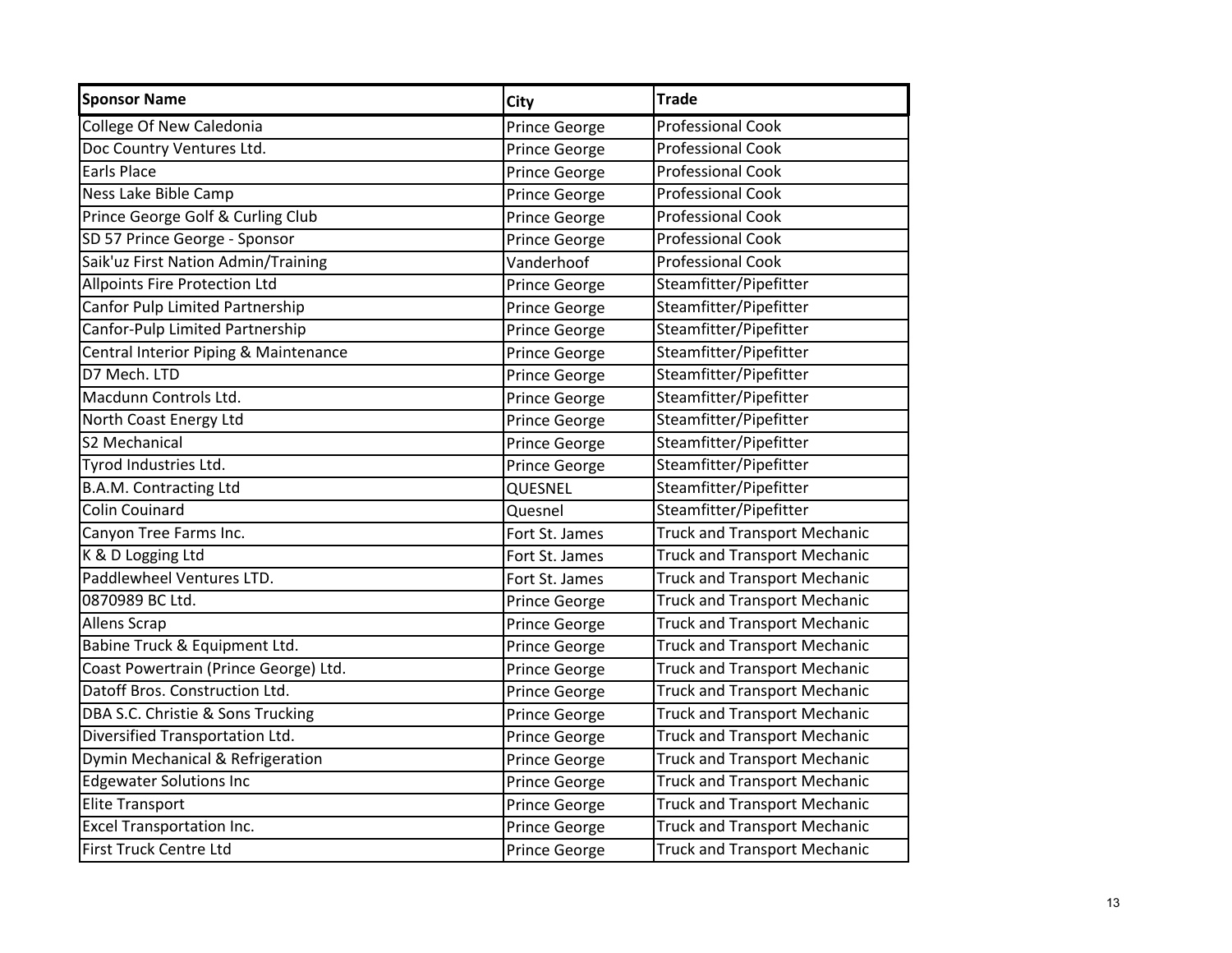| <b>Sponsor Name</b>                     | <b>City</b>       | <b>Trade</b>                        |
|-----------------------------------------|-------------------|-------------------------------------|
| Load 'em up Contracting                 | Prince George     | <b>Truck and Transport Mechanic</b> |
| Lo-Bar Log Transport Co. Ltd.           | Prince George     | <b>Truck and Transport Mechanic</b> |
| <b>Lomak Bulk Carriers Corp</b>         | Prince George     | <b>Truck and Transport Mechanic</b> |
| Lomak Bulk Carriers Corp.               | Prince George     | <b>Truck and Transport Mechanic</b> |
| Northern Spirit Transportation          | Prince George     | <b>Truck and Transport Mechanic</b> |
| Peterbilt Pacific Inc.                  | Prince George     | <b>Truck and Transport Mechanic</b> |
| Premium Truck & Trailer Inc.            | Prince George     | <b>Truck and Transport Mechanic</b> |
| Prince George Transit & Charter         | Prince George     | <b>Truck and Transport Mechanic</b> |
| Prince George Truck And Equipment       | Prince George     | <b>Truck and Transport Mechanic</b> |
| <b>Sands Bulk Transport</b>             | Prince George     | <b>Truck and Transport Mechanic</b> |
| Summit Trailer Ltd - Prince George      | Prince George     | <b>Truck and Transport Mechanic</b> |
| Yellowhead Road & Bridge                | Prince George     | <b>Truck and Transport Mechanic</b> |
| Inland Kenworth Ltd.                    | Quesnel           | <b>Truck and Transport Mechanic</b> |
| Inwood Trucking Ltd                     | Quesnel           | <b>Truck and Transport Mechanic</b> |
| J.M. Keith Mechanical Services          | Quesnel           | <b>Truck and Transport Mechanic</b> |
| Royalite Industrial Maintenance Ltd.    | Quesnel           | <b>Truck and Transport Mechanic</b> |
| <b>United Concrete and Gravel</b>       | Quesnel           | <b>Truck and Transport Mechanic</b> |
| <b>Valley Diesel</b>                    | Vanderhoof        | <b>Truck and Transport Mechanic</b> |
| 0904329 BC Ltd Pacific Timber           | <b>Burns Lake</b> | Welder                              |
| Tahtsa Timber Ltd.                      | <b>Burns Lake</b> | Welder                              |
| 0990588 BC Ltd.                         | Prince George     | Welder                              |
| <b>Arctic Trailer</b>                   | Prince George     | Welder                              |
| <b>BC Millwrights Ltd</b>               | Prince George     | Welder                              |
| <b>Betker Mechanical</b>                | Prince George     | Welder                              |
| <b>Bid Group Construction Ltd.</b>      | Prince George     | Welder                              |
| BRUNETTE MACHINERY COMPANY INC.         | Prince George     | Welder                              |
| <b>Canadian Quality Control</b>         | Prince George     | Welder                              |
| Cobalt Industries Ltd.                  | Prince George     | Welder                              |
| D7 Mech. LTD                            | Prince George     | Welder                              |
| Dean Wood Construction                  | Prince George     | Welder                              |
| <b>Del-Tech Industries</b>              | Prince George     | Welder                              |
| Del-Tech Pipe and Pressure Vessels Ltd. | Prince George     | Welder                              |
| Farr Fabricating (1985) Ltd.            | Prince George     | Welder                              |